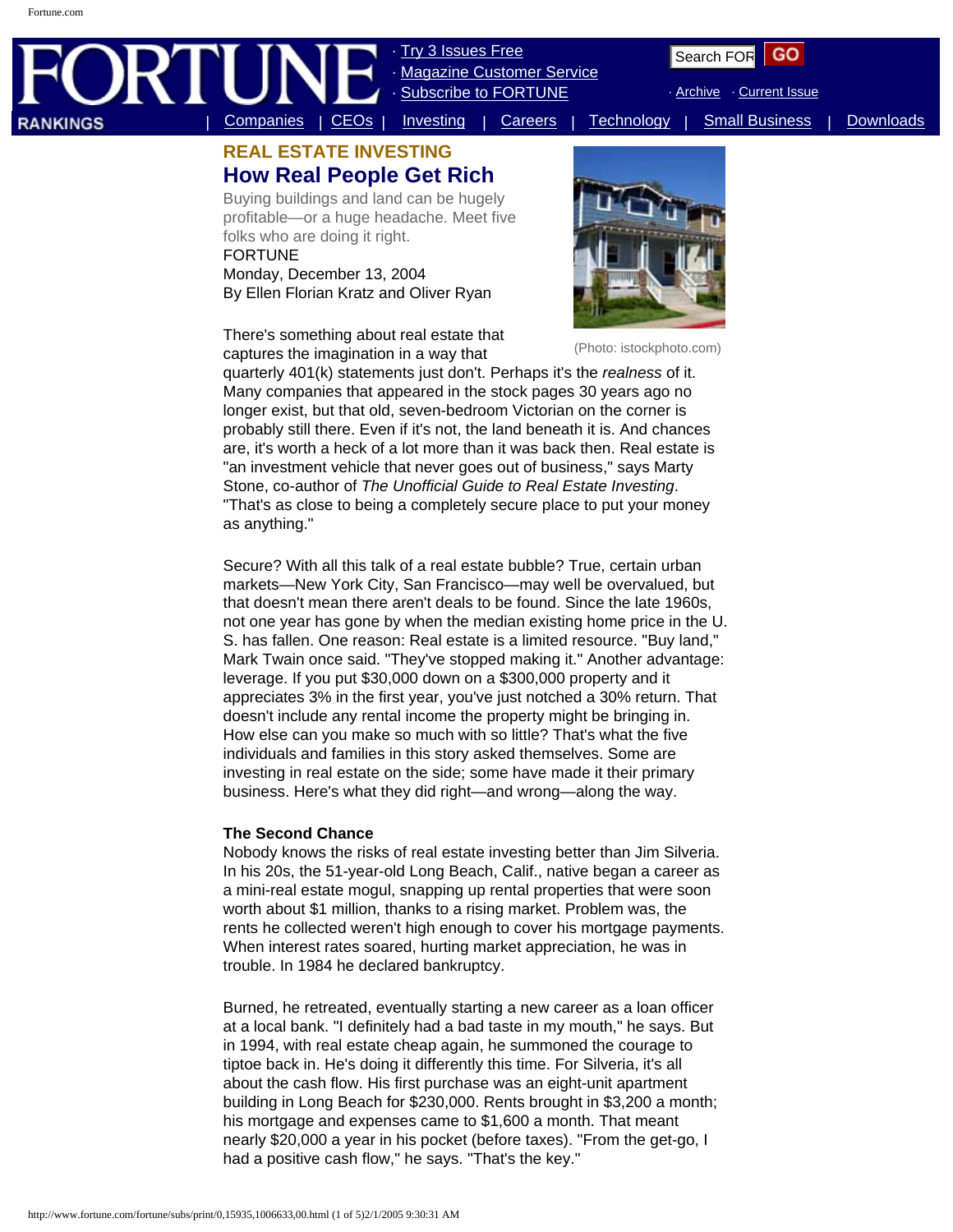A year later, in 1995, Silveria bought a ten-unit apartment building financed by the seller for \$290,000, which gave him another \$18,000 a year in cash flow. In 1997 he bought a 20-unit building for \$320,000, with 20% down and the seller financing the rest. The building was in bad shape—homeless people had been camping out there, and it needed lots of paint, new carpeting, and new linoleum—but the cash flow was a healthy \$4,000 a month. He converted it to condos and sold it earlier this year for \$1.5 million.

What about that first property, which he still owns? The rents have doubled, and appreciation kicked in. The building he bought for \$230,000 is now worth about \$1 million. Today Silveria sits on a total of \$5 million in equity on six properties and enjoys \$20,000 a month of cash flow—enough to allow him to quit his bank job five years ago, travel, spend more time with his two young grandchildren, and look for more properties. (He lives in one of his buildings: "With the rents I get below, I live here for free.")

What about the dreaded midnight knocks on his door from tenants with leaky pipes? Not for him. Silveria has a part-time property manager to whom he pays about 5% of his cash flow, or \$10,000 a year. His tenants don't even know he's the owner. Silveria prefers it that way: He doesn't look like the bad guy when the rents go up.

And what if the market goes south? First of all, says Silveria, it's not if, it's when: "It *will* happen." But this time, he has calculated, he can cut his rents in half and still have positive cash flow. "You have to prepare yourself for the storm," he says. "I'll be able to weather it."

#### **The Accidental Landlords**

Steve White's real estate investing career began in 1998 when he and his wife, Annabeth, moved out of their new home. The couple had bought a \$340,000 three-bedroom house in the Studio City area of Los Angeles less than two years before, putting \$63,000 down. But the mortgage payments were so high that White, an actor/comedian whose film credits include *Do the Right Thing* and *Clockers,* had begun to feel that he was "working for the house." Show-biz incomes are unpredictable, and he had known several successful comics who had lost their homes to the bank. "I will *not* get foreclosed on," White, now 39, remembers vowing to himself. So he told his wife they were going to be renters again.

Instead of selling, however, the couple found tenants for their house. The tenants paid \$3,200 a month, an amount that not only covered the mortgage but also helped pay for the \$1,800-a-month apartment the Whites moved into. That turned out to be a pivotal first lesson in the virtues of passive income.

Six years later White has parlayed that original \$63,000 into the Studio City house, a 29-unit apartment building in L.A., and two houses in Las Vegas, where he now lives for much of the year. He got the money to do that by refinancing his original house as it soared in value, then buying and selling a series of smaller properties, racking up capital gains of \$2.1 million along the way. His cash flow is now a robust \$9,000 a month. What's more, the Whites have contracts on two additional properties in Vegas and one in Scottsdale. White credits good advice from his broker at RE/MAX, who explained the allure of Los Angeles's perennially low vacancy level and suggested he buy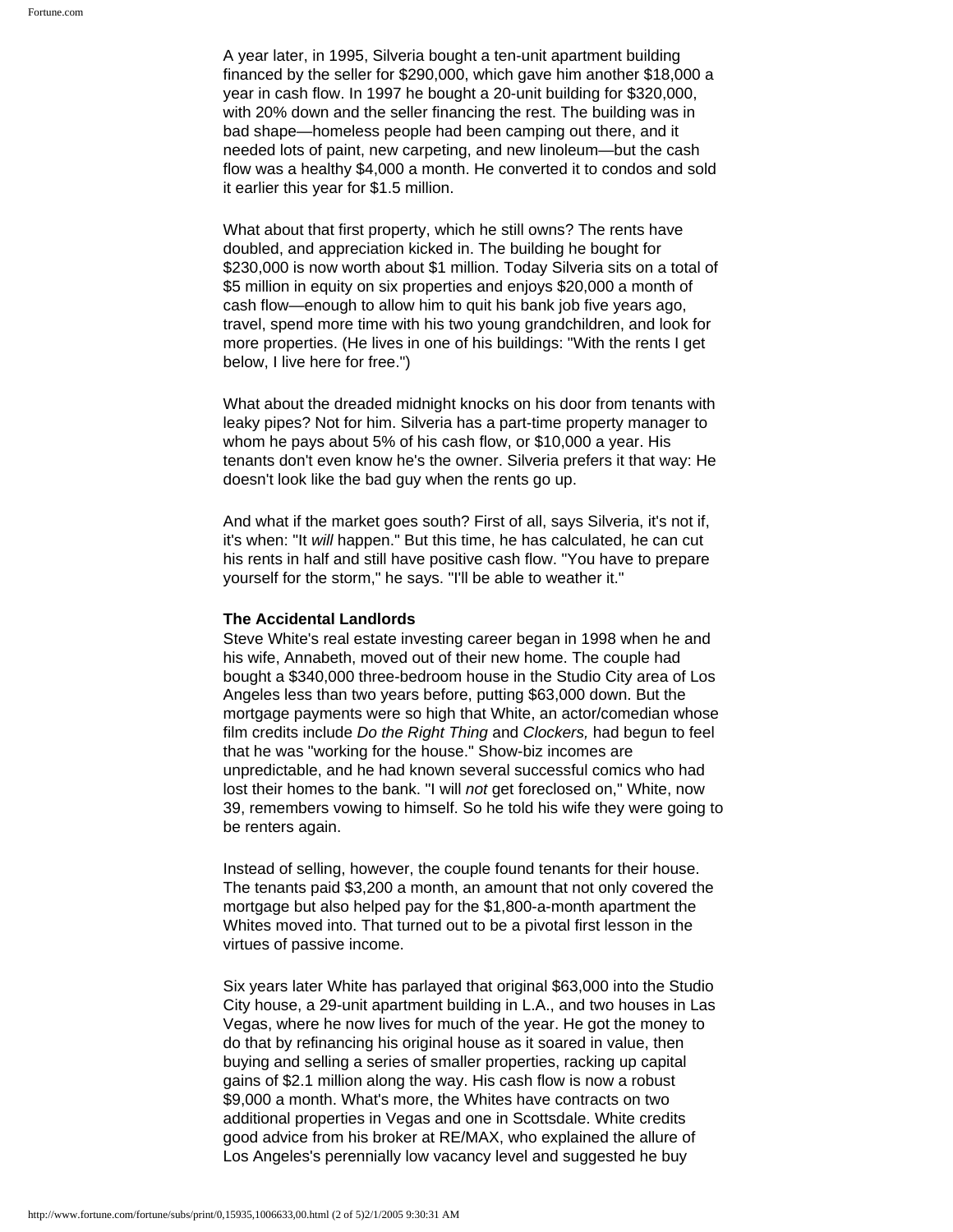undervalued multi-unit buildings with healthy cash flow in less affluent neighborhoods.

On average, White says he spends only about one day a week managing his properties, partly because he has help. At his 29-unit building, for example, he provides a free apartment to a couple who act as his on-site managers, in charge of collecting rents, writing leases, and filling vacancies. "I give them a bump every month if they have all the rents in on time and the building is full," he says. In each of his smaller buildings, he deputizes a tenant as his representative: "I give them a credit off their rent, and they help me post memos and keep an eye on the building." White maintains that people are misguided when they think investing distracts them from their primary careers. "It actually is the exact opposite, and I'm living proof," he says. "It frees you up."

#### **The College Investors**

Bert Cox, a 44-year-old father of two in Bow, N.H., had long dabbled in real estate while working as an environmental engineer. But five years ago he and his stay-at-home wife, Donna, 43, got serious when they considered they'd have to pay for eight years of college in just five years —Allison is now 16 and Stephanie is 15—and had less than \$12,000 in savings earmarked for tuition. The Coxes feel strongly that the girls should be able to attend whatever college they like, no matter what the cost.

They figured they'll need \$5,000 to \$6,000 a month while their daughters are in school to finance their degrees without taking college loans. Their plan: Do it through cash flow from real estate, because "real estate allows a lot more leverage" than other kinds of investments, says Bert.

In 2000 the Coxes bought two two-family houses in Keene, a college town an hour away, where property prices were low and rents were relatively high. They collect \$4,000 a month for the four units and pay expenses of roughly \$2,600 a month. Two years ago they spent \$265,000 on a huge Victorian in Concord that was split into five units; it brings in about \$1,500 a month after expenses. And they just bought a four-unit apartment building in a nearby town that had been depressed but has recently shown signs of revitalization. Cox figures that once he finishes sprucing the place up and fills it with tenants, it will supply him with an additional \$1,500 a month. The Coxes also own one singlefamily rental house and two homes that are under a lease/purchase agreement (for more on such agreements, see "The Rent-to-Own Strategists").

Bert has been scrupulous about not letting their properties get overleveraged. He gets the money for new down payments by saving the excess rents from their existing properties and by fixing up and flipping others. Once the girls start school, the thinking goes, they'll stop buying new properties and funnel the cash flow toward tuition. How close are they to the \$6,000 a month they'd projected? "We're not there yet," Bert concedes. "But we will be by the time the girls go to college." That gives them another two years to reach their goal.

#### **The Land Speculator**

In his 20s, 73-year-old Bryce Thompson decided that the town he lived in—Princeton, N.J.—was so serendipitously situated between New York City and Philadelphia that the land in and around it would be valuable someday. "It doesn't take an Einstein to figure that out," he says. So he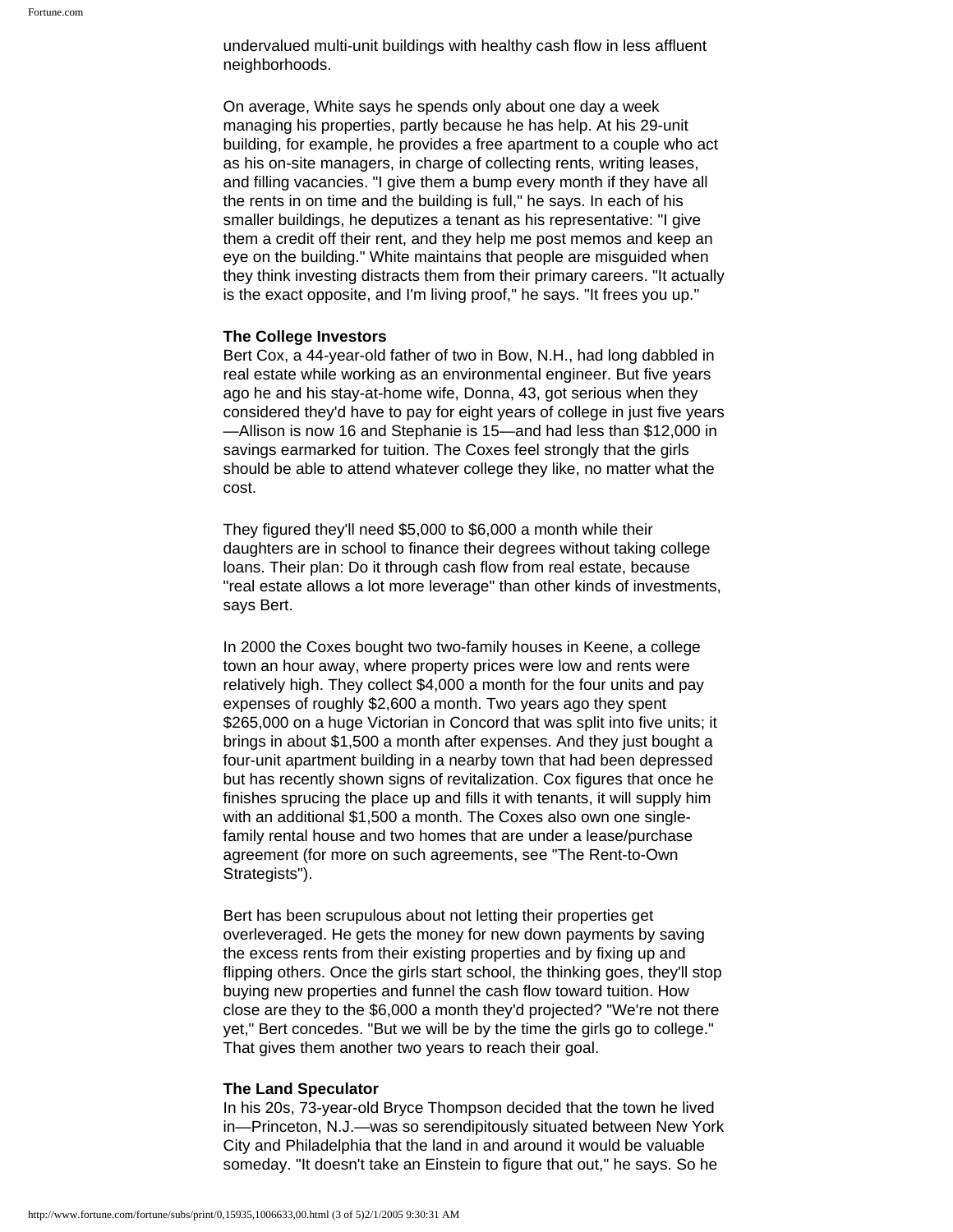began investing in raw land. He bought his first 89 acres with two friends back in 1959 for about \$2,000 an acre. With that purchase, as with subsequent ones, "I was conservative," he says. "I stuck to the cheapest land because I figured it couldn't go lower."

Thompson's strategy: Buy and hold—sometimes for a very long time until he can make a killing. He held on to his initial land purchase for years, then sold it in dribs and drabs, buying more land all the while. In 1978 he sold 2.7 acres for nearly \$30,000 an acre. In 1984 he sold 5.8 acres for \$85,000 an acre. In 2000 he sold 13 acres for \$164,000 an acre. Now he's under contract to sell 5.9 acres at \$203,000 an acre. Those sales represent only a small part of his holdings (he controls about 5,000 acres). Thompson estimates that he has so far unloaded 20% of his land to residential or commercial developers—where the real money is. He has sold about 30% to local and state governments.

Though Thompson declines to estimate his net worth, he has clearly made serious money doing this. But land speculation isn't for everyone. While you're sitting on the acreage, hoping it will rise in value, you have to pay taxes and interest. Consider the 5.9-acre parcel Thompson is selling now. The land cost him \$2,000 an acre 45 years ago, but he says he has poured about \$43,000 more into each acre when he factors in taxes, interest, the cost of improving roads, and the cost of bringing in water, utility, and sewage systems. What's more, land provides little to no cash flow; Thompson often leases his to farmers, but that income is usually not enough to meet his costs. And it's difficult to find financing: Banks generally want land buyers to put down 50% of the purchase price.

"There were times when it sure wasn't any fun," Thompson says. Like the years 1991 through 1994, when he lost an average of \$1.7 million annually and tried to keep two banks at bay by putting up more and more collateral. He avoided foreclosure by just three days for several properties and by an hour for others. "Last year was the first year I didn't have to sell when I didn't want to," he says. "It's wonderful not to have that pressure when you get older."

#### **The Rent-to-Own Strategists**

Hans and Janice van der Kolk know the value of doing one thing in real estate investing and doing it well. Ten years ago 44-year-old Hans, the CEO and primary owner of a building-products manufacturer in Palmetto, Fla., met a real estate investor who told him about a potentially lucrative strategy. It was this: Buy a house, fix it up, rent it to a tenant—typically one who is trying to clean up his credit—and give that tenant the option to buy the house at a specified price in a certain time period. The rent-to-own tenant agrees to maintain the house, so expenses are minimal.

The van der Kolks were game to try it. In 1998, with \$14,000 from a line of credit on their home, they bought a \$65,000, three-bedroom concreteblock home in Bradenton that had been a foreclosure (they found it on the website of the U.S. Department of Housing and Urban Development). Over the next four weeks they spent an additional \$3,000 and tons of sweat equity filling four dumpsters with debris, putting three coats of paint on every wall and cabinet, laying tiles in the kitchen and carpet everywhere else, and installing new brass knobs on each door and cupboard. They then took out an ad in the local paper offering the house for a 48-month lease (\$925 a month) with an option to buy for \$92,000 at any time before the end of the lease. (They